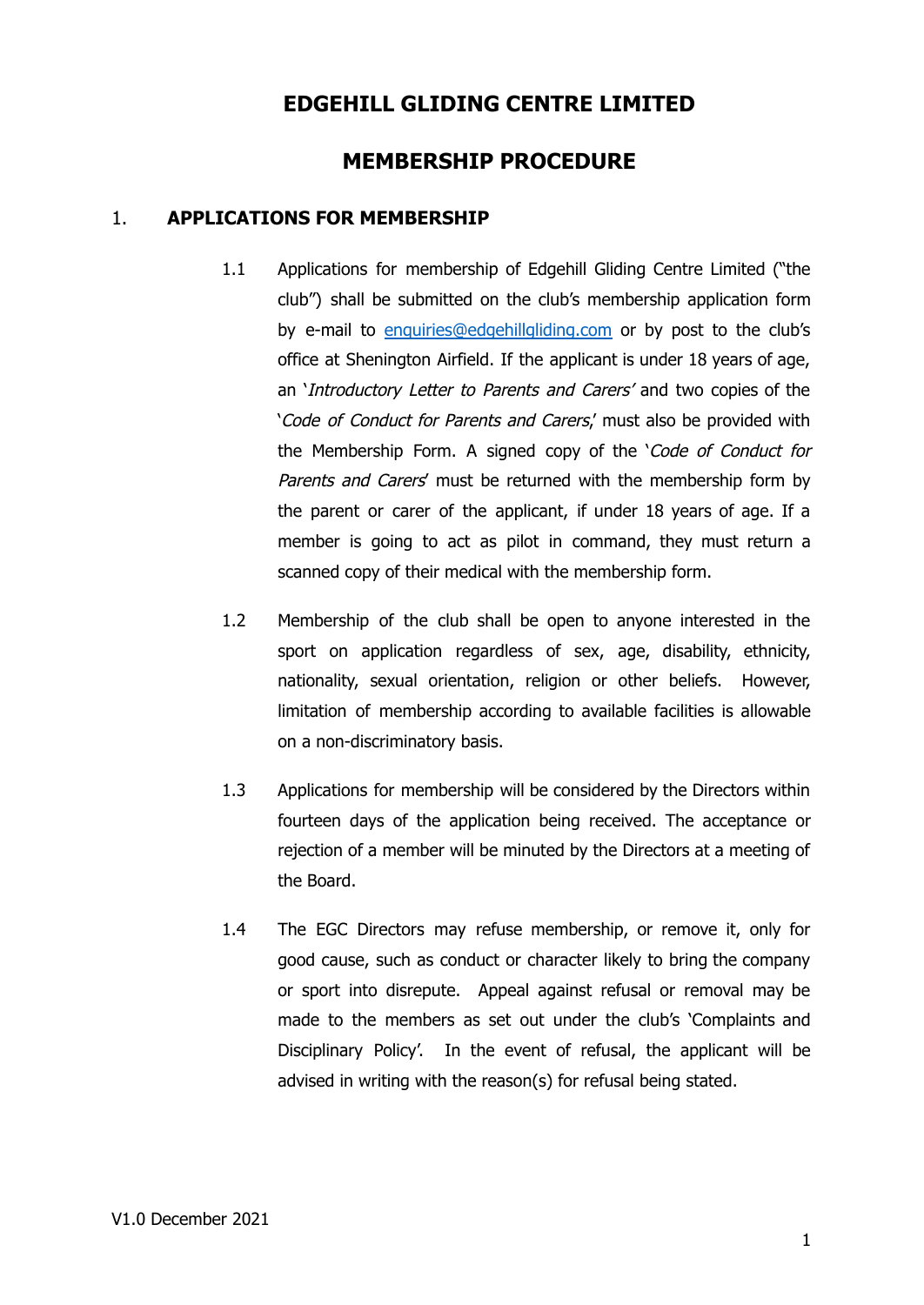- 1.5 The applicant will be informed whether their application has been rejected or accepted, in consideration of the appropriate membership fee.
- 1.6 Once an application has been approved by the Directors, the Membership Secretary will contact the new member in order for the appropriate membership fee to be paid.
- 1.7 Having confirmed receipt of the membership fee, the Membership Secretary will add the new member's name and contact details (including address) to the EGC Membership Register and store the membership form, along with the signed copy of the 'Code of Conduct for Parents and Carers,' if the applicant is under 18, in the secure 'Membership' folder on the EGC Google Drive.
- 1.8 The Membership Secretary will inform the person managing the EGC flight logging and accounting systems that the new member needs to be added to those systems.
- 1.9 Finally, the 'Emergency Information' section of the membership form should be printed by the Membership Secretary and stored in a folder in the EGC Office, in order for it to be accessible in the event of an emergency.

### 2. **CONDITIONS OF MEMBERSHIP**

- 2.1 All members shall be subject to the Articles of Association and club policies and procedures.
- 2.2 The members shall pay any entrance fees and subscription fees set by the board under the club's Articles.
- 2.3 Membership fees will be paid annually, renewable on April  $1<sup>st</sup>$  every year. The fee for members applying during the membership year will be set proportionally, based on months remaining (beginning at the start of the month of application). Any member whose subscription and/or entrance fee is more than one month in arrears shall be